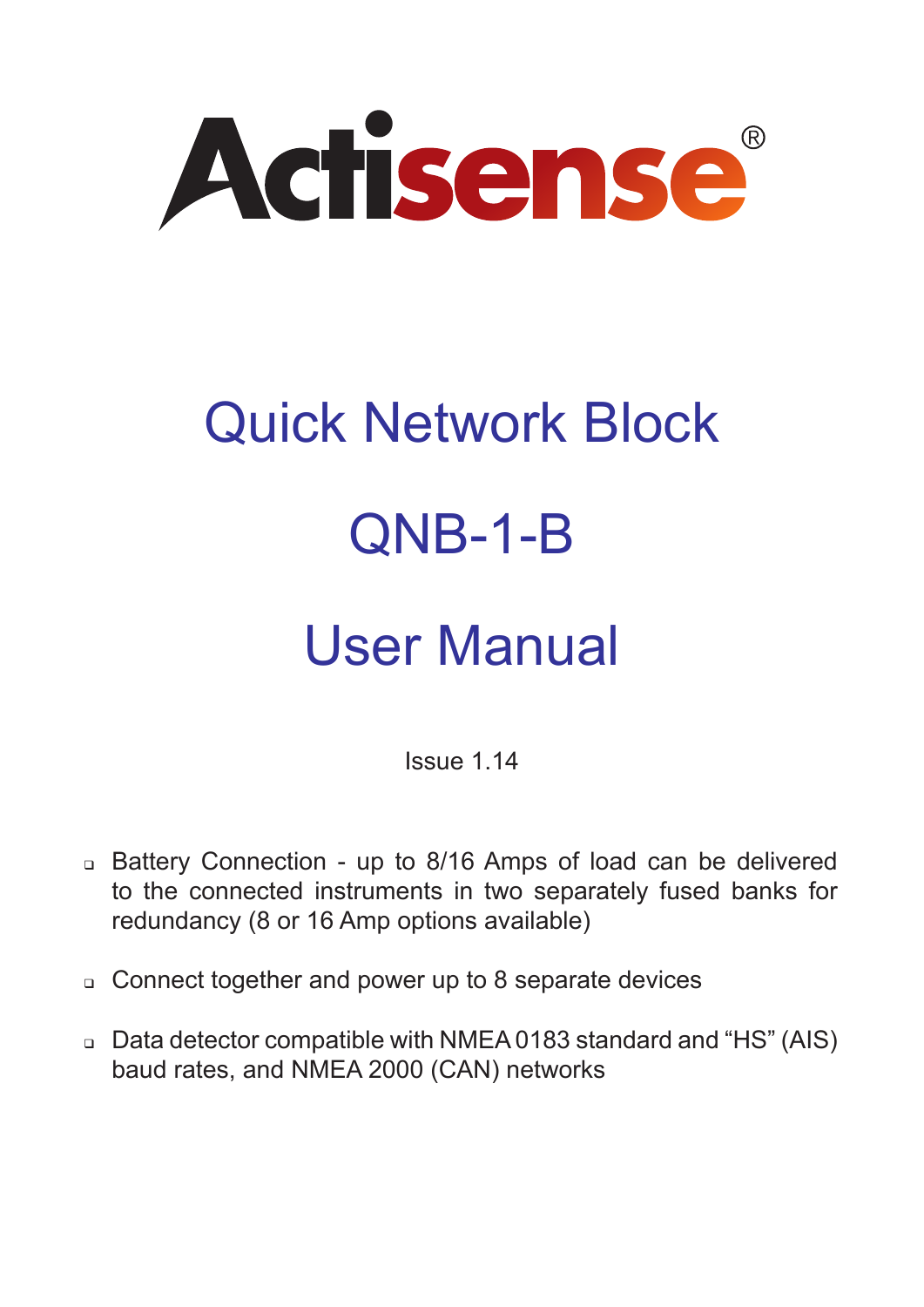## **Contents**

| Important Notices               |                         |  |
|---------------------------------|-------------------------|--|
| Notices__________________       | $\boldsymbol{3}$        |  |
|                                 | $\boldsymbol{3}$        |  |
|                                 | $\overline{\mathbf{3}}$ |  |
|                                 | $\boldsymbol{3}$        |  |
|                                 | $\boldsymbol{4}$        |  |
| Using QNB-1 with NMEA 0183<br>5 |                         |  |
| Using QNB-1 with NMEA 2000<br>6 |                         |  |
|                                 |                         |  |
|                                 |                         |  |
|                                 | 8                       |  |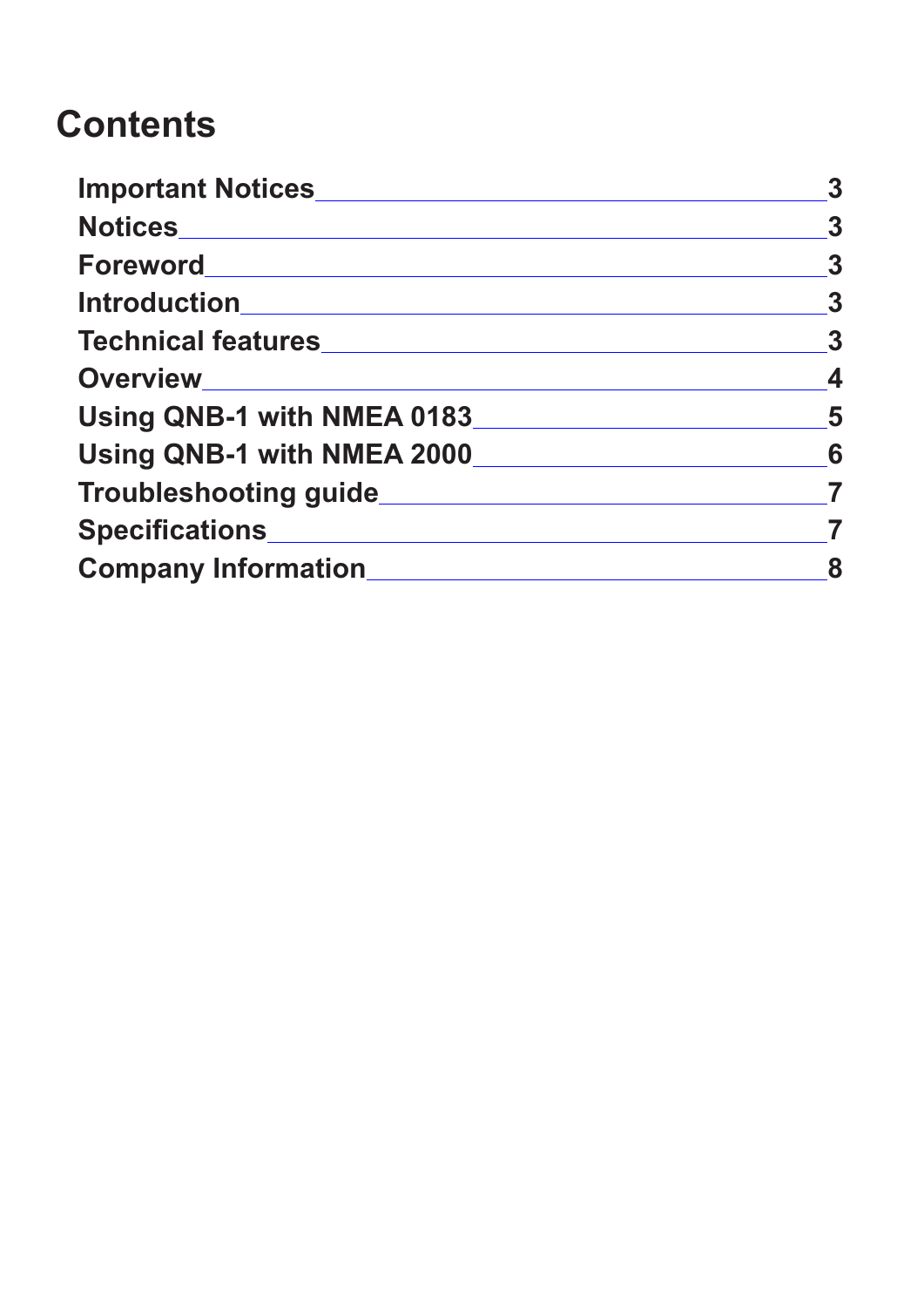#### <span id="page-2-0"></span>**Important Notices**

**Actisense** and the Actisense logo are registered trademarks of Active Research Limited. All rights are reserved. The contents of this manual may not be transferred or copied without the expressed written permission of Active Research Limited. All other trademarks are the property of their respective owners.

The **Actisense** Quick Network Block (QNB-1) is intended for use in a marine environment, primarily for below deck use. If the unit is to be used in a more severe environment, such use may be considered misuse under the seller's warranty.

The QNB-1 has been certified to comply with the European directive for Electro-Magnetic Compatibility (EN60945), and is appropriately CE marked. Operation of the unit should be in conjunction with appropriate CE approved shielded connectors and cabling used in accordance with the CE directive EN60945. Any EMC related issues should be reported to Active Research immediately to allow the company to rectify or resolve EMC related problems in accordance with its obligations under EN60945.

If the unit is connected such that compliance failure occurs beyond the company's control, the company shall not be held responsible for compliance failure until suitable EMC guidelines for connection are seen to have been taken.

#### **Notices**

When using this document, keep the following in mind:

The products described in this manual and the specifications thereof may be changed without prior notice. To obtain upto-date information and/or specifications, contact Active Research Limited or visit the **[Actisense website \(www.](http://www.actisense.com) [actisense.com\)](http://www.actisense.com)**.

Active Research Limited will not be liable for infringement of copyright, industrial property right, or other rights of a third party caused by the use of information or drawings described in this manual.

Active Research Limited will not be held responsible for any damage to the user that may result from accidents or any other reasons during operation of the user's unit according to this document.

#### **Foreword**

**Actisense** recognises that instructions are often skipped, so we have aimed to write this document in an informative, yet direct manner that will aid the user. We have tried to cover all the points a typical user may need to know. Please read all sections before installing and using the QNB-1.

Full information on the complete **Actisense** product range can be found on the **[Actisense website](http://www.actisense.com)**.

#### **Introduction**

The QNB-1 was developed to ease the connection of multiple NMEA 0183 or NMEA 2000 devices to a bus, and facilitate the powering and fusing of those devices from a common point.

#### **Technical features**

**Wide battery input voltage range** to offer maximum compatibility, the QNB-1 can operate from a battery supply anywhere between 8 and 35 volts.

**Eight x 5-way blocks of connectors,** allowing up to 8 instruments to be powered and connected together at the same time.

**A data LED** flashes as data passes through showing that network information flowing.

**Very low power consumption** that is typically 10mA for the detector circuit and LEDs.

**Two fuses** are provided (4 amps as standard) allowing each bank to provide a total of up to 4 amps of current.

**Very tough Polycarbonate case** is certified to IP66 (classified as "totally protected against dust and protection against low pressure jets of water from all directions"). Being Polycarbonate, it is also incredibly strong, offering a wide temperature range and superior protection to the electronics inside.

The IP66 rating of the case is only limited by the sealing gasket strip, which can be enhanced by applying a suitable non-acid based marine sealant to the gasket after wiring and testing. This will allow use of the unit in areas where salt spray could enter, or in environments where maximum long-term reliability is paramount.

**Robust Nylon grommets** are certified to IP68 (classified as immersible for long periods without water ingress). Note that to achieve this level of water integrity all grommets must be occupied by round-section cables.

**Large range of possible cable diameters** of between 4.5 mm and 12 mm, single or multi-pair wire types can be easily accepted.

The QNB-1 does not validate or checksum the data it receives in any way. Therefore, the electronic device(s) supplying the QNB-1 with data retain(s) the sole responsibility for the data's validity.

The QNB-1 does not act as a data buffer. Its only purpose is to allow simple connections between instruments to be made reliably. If an NMEA 0183 data buffer is required. use an Actisense NBF-2 to boost and isolate the data from the source talker instrument to the NMEA 0183 network.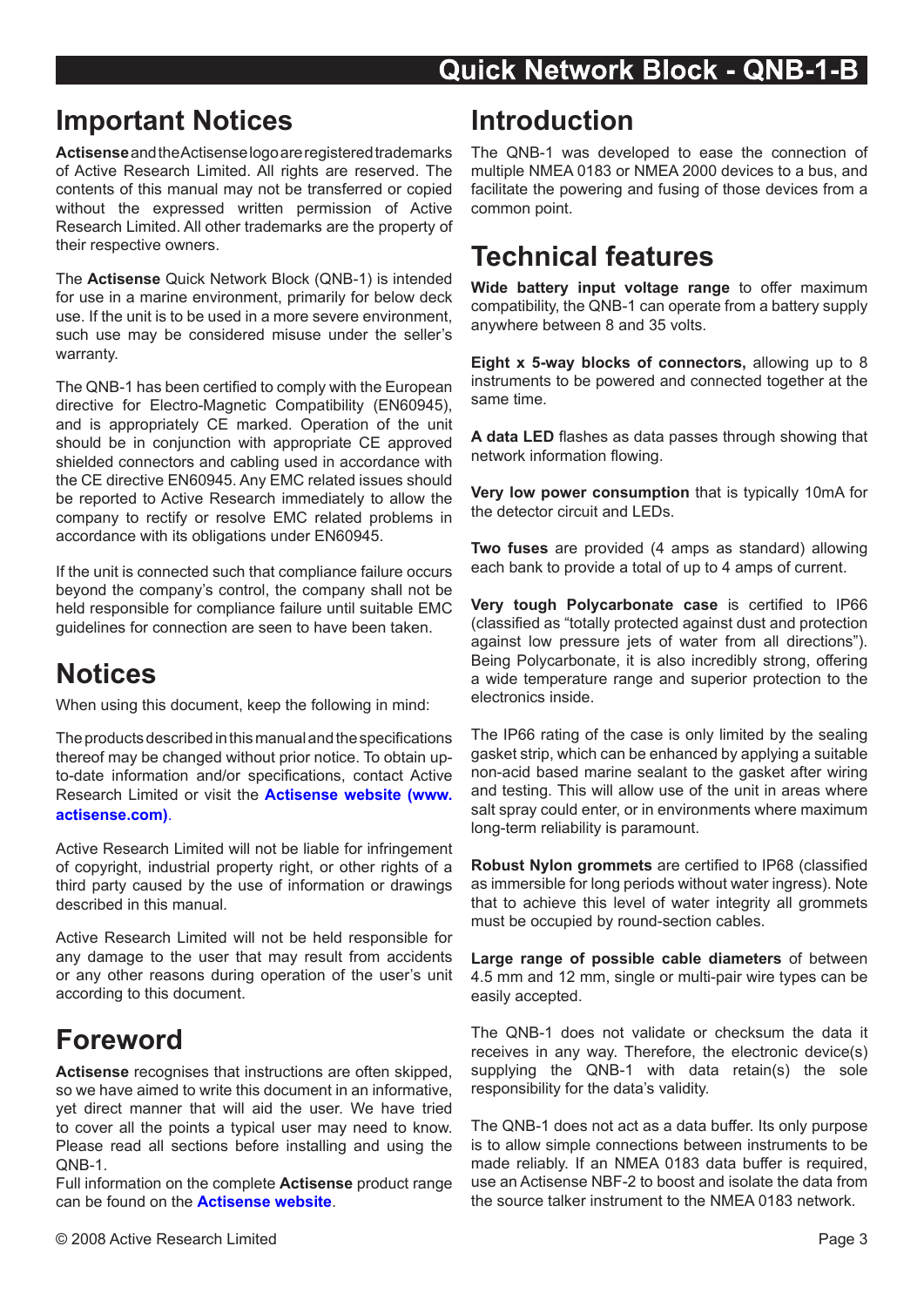#### <span id="page-3-0"></span>Actisense

#### **Overview**





#### **Figure 1 – QNB-1 PCB and Connections Schematic**

The QNB-1 has a total of 22 screw-terminal connections. These are high quality rising clamp style connectors allowing connections to be re-made many times without wear.

The board is clearly labelled with the functions of each connector and indicator. A detailed description of each label is as follows:

1. "**BATT IN**" - the battery supply input. The main boat battery is connected here, and current will flow through each fuse to each of the two banks of the QNB-1, marked "**BANK 1**" and "**BANK 2**".

If the battery is connected in reverse by accident, then the red "**POLARITY WARNING**" LED will light, other wise the green "**PWR**" light will light.

The status of each fuse can be checked at any time - the LED corresponding to that bank will be lit when power is present.

- 2. "**FUSE 1**" and "**FUSE 2**" are the separate fuses for each bank of four instruments. They are supplied as 4 amp fuses, but may be rated at up to 8 amps each for a maximum total draw of 16 amps from the battery connector.
- 4. The "**DATA**" LED indicates when NMEA 0183 or NMEA 2000 data is detected on the network NET-H and NET-L lines. Note that this LED flashes on the presence of data, and on NMEA 2000 networks with a low data load, it may not flash brightly, due to the very short network data packets.

4. Each bank of connections has 4 sets of 5 terminals, allowing connection of up to eight systems to the QNB-1.

"**NET-S**" is the network supply - it is connected to the battery positive terminal through the fuse corresponding to the bank number.

"**NET-C**" is the network common, or battery negative. All the NET-C connections are connected together.

"**NET-H**", also marked "A" is the network data "HIGH" line on the NMEA 2000 network or the NMEA 0183 "A" line. All the NET-H connections are connected together.

"**NET-L**", also marked "B" is the network data "LOW" line on the NMEA 2000 network or the NMEA 0183 "B" line. All the NET-L connections are connected together.

"**SHIELD**" is used to connect any cable shielding together - it is recommended to use shielded cable for all network connections. All the SHIELDs are connected together. The SHIELD is isolated from the ground, allowing the installer to decide whether to negative earth the shield at the QNB-1 or not.

To simplify explanations, the manual will have two sections, one for an NMEA 0183 connection scheme, and one for an NMEA 2000 connection scheme.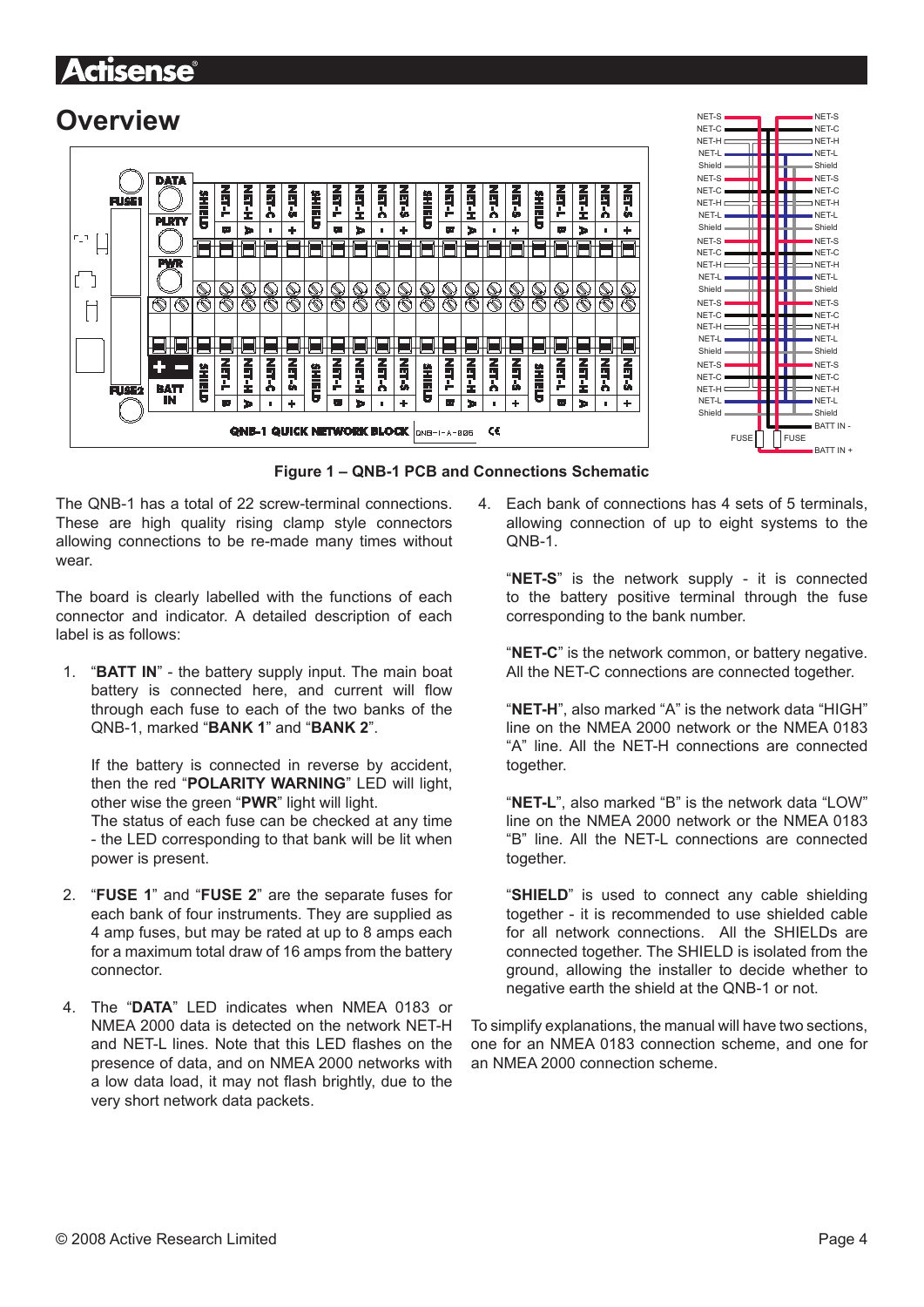## <span id="page-4-0"></span>**Using QNB-1 with NMEA 0183**

Designed over 20 years ago, the NMEA 0183 standard has slowly become the common method by which marine electronics devices talk to one another. The standard specifies both the electrical connections that make up an NMEA system and the format of the data sentences that carry the NMEA information.

Check out the NMEA information sheet on the Actisense website for more information.

Figure2 below shows an example connection diagram for a QNB-1 used with an NMEA 0183 network.

Only one talker is allowed - the talker is shown powered from BANK 1 fused supply, and provides data to the network A and B lines.

Listener 1 is connected also to bank 1 power, and receives the data sent from the talker.

Listener 2 is powered from bank 2 fused supply, meaning that if a fault develops on bank 1, listener 2 can continue to operate.

Up to 5 further NMEA 0183 listeners may be connected to the QNB-1. As long as the Talker has sufficient drive capability to drive all the Listeners, then all will receive the data.

It is advised to use an oscilloscope or scope meter to verify the condition of the data signal to ensure that the minimum differential voltage signal of +/- 2v is being achieved to minimise the chance of data loss. (Note also that some NMEA 0183 listeners need more than 2 volts drive to work correctly)



**Figure 2 – QNB-1 NMEA 0183 Connection Diagram**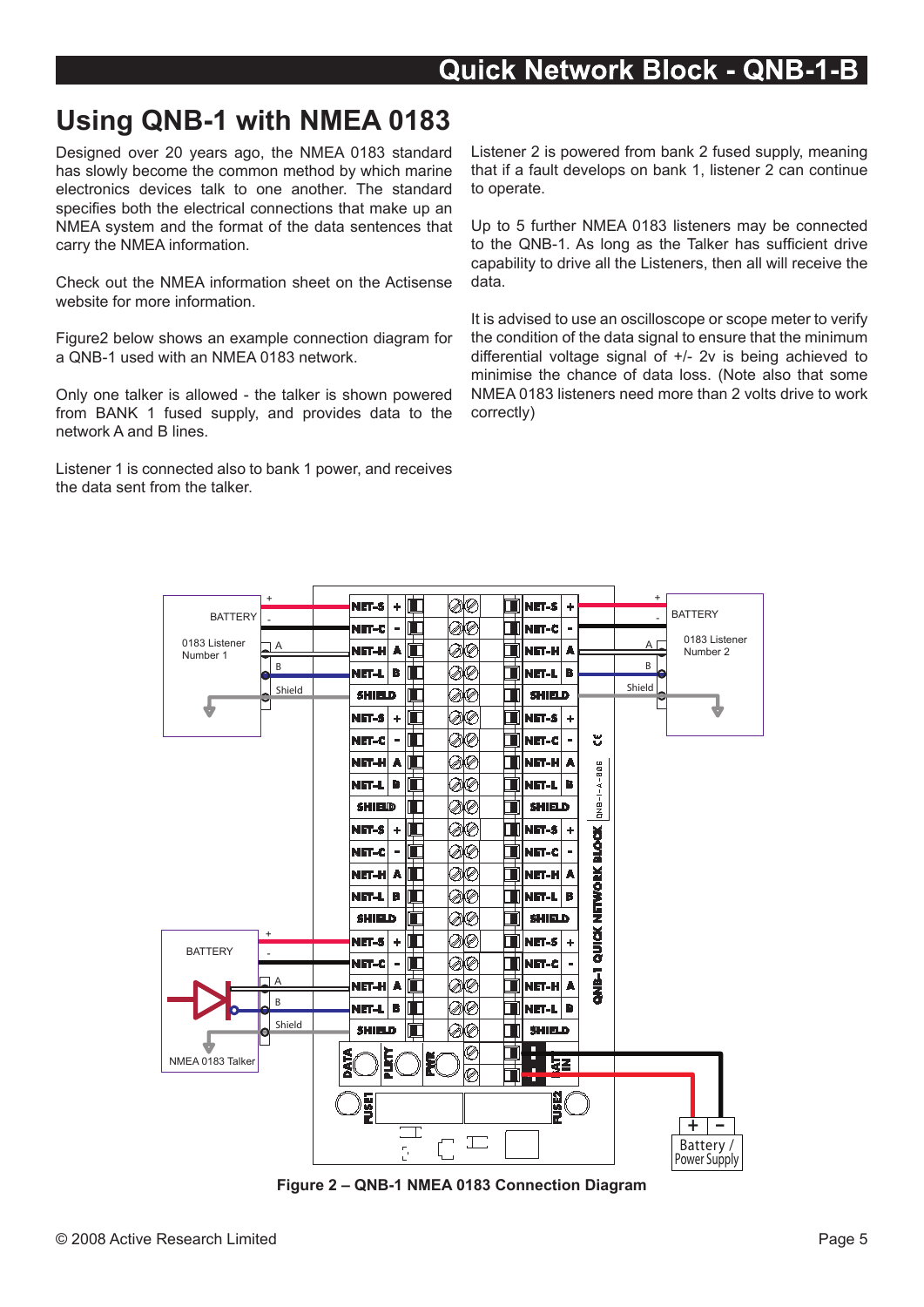#### <span id="page-5-0"></span>Actisense

## **Using QNB-1 with NMEA 2000**

When the QNB-1 is used on an NMEA 2000 network, the QNB-1 backbone cable should be connected through the unit. This will then provide up to six drops for other instruments to connect directly to the backbone. A shield connection is provided on each bank to connect the NMEA shield. This is isolated from the ground, to allow for a separate shield and ground potential to be maintained.

Figure 3 below shows 4 NMEA 2000 instruments connected to the QNB-1. Instruments 1, 2 and 3 are fully powered from the NMEA 2000 bus, whereas instrument 4 only uses the bus power to energise its NMEA 2000 interface (common in instruments such as radars etc. where a high load current is expected and thus cannot be drawn from the NMEA 2000 bus).

All the data connections (NET-H and NET-L) are connected directly together, so all the data on the network can pass from the backbone to each instrument drop connection.

If the backbone cable is powered from the QNB-1, each branch will be separately fused. Two 4 Amp fuses (ATO) are supplied pre-fitted to the unit suitable for use with micro (light) cable and connectors. These may be replaced with 8 Amp fuses (ATO) if mini (heavy) cable and connectors are to be used (see table 1 for cable AWG numbers and connector pin details). The PWR and Bank 1 & Bank 2 power LEDs show the status of the input power and the fuses.

The QNB-1 can be used without the battery connection. Network power will flow through into the QNB-1 via the powered segment of the network, and will flow through the fuses to power the next network segment. The indicator lights will work as before. The fuses will provide downstream protection of other devices on the network. (Devices on the same bank as the input power will not be fuse protected).

| Pin | <b>Colour</b> | <b>Signal</b> | <b>Micro Cable</b><br>AWG No. | <b>Mini Cable</b><br>AWG No. |
|-----|---------------|---------------|-------------------------------|------------------------------|
| 1.  | Drain         | <b>SHIELD</b> | $22$ (0.38mm <sup>2</sup> )   | $18(0.83mm^2)$               |
| 2   | Red           | NET-S         | 22 (0.38mm <sup>2</sup> )     | $16$ (1.33mm <sup>2</sup> )  |
| 3   | <b>Black</b>  | NET-C         | $22$ (0.38mm <sup>2</sup> )   | $16$ (1.33mm <sup>2</sup> )  |
| 4   | White         | NET-H         | $24$ (0.24mm <sup>2</sup> )   | $18(0.83mm^2)$               |
| 5.  | <b>Blue</b>   | NET-L         | $24$ (0.24mm <sup>2</sup> )   | $18(0.83mm^2)$               |





**Figure 3 – QNB-1 NMEA 2000 Connection Diagram**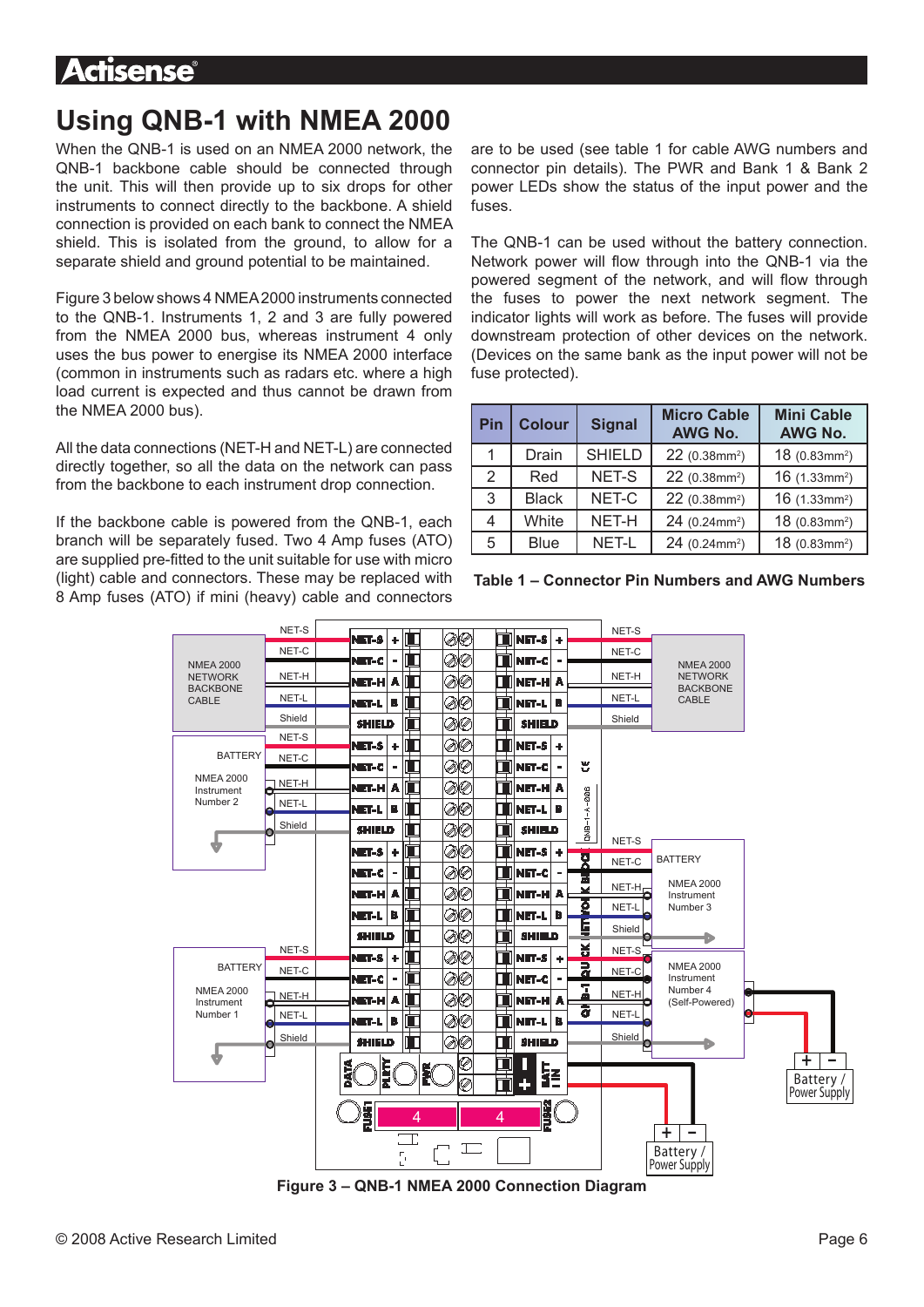### <span id="page-6-0"></span>**Troubleshooting guide**

This guide will concentrate on all relevant troubleshooting issues above simple cable connection faults. Therefore, the cables between the QNB-1 hardware and any other devices should be checked as a matter of course, before continuing with this guide.

| <b>Problem / Error condition</b> | <b>Required user response</b>                                                                                                        |
|----------------------------------|--------------------------------------------------------------------------------------------------------------------------------------|
| No LEDs light on the QNB-1       | Measure the voltage across the battery terminals to check that<br>the input power is applied.                                        |
| The data LED does not light      | Check the LED in low light conditions - the data could be brief<br>and thus the flashes of the LED too short to see in bright light. |
| The Red POLARITY LED is lit      | The battery supply input is reversed - swap the input battery<br>connections.                                                        |

#### **Table 2 – Troubleshooting guide**

#### **Specifications**

| <b>Parameter</b>                       | <b>Conditions / Note</b>           |     | Max. | <b>Unit</b> |  |  |  |
|----------------------------------------|------------------------------------|-----|------|-------------|--|--|--|
| <b>Supply</b>                          |                                    |     |      |             |  |  |  |
| Supply voltage (note 1)                |                                    | 8   | 35   | V           |  |  |  |
| Supply current with no loads connected | Supply voltage = $12v$             |     | 10   | mA          |  |  |  |
|                                        | Supply voltage = $24v$             |     | 10   | mA          |  |  |  |
| <b>Other parameters</b>                |                                    |     |      |             |  |  |  |
| Baud rate                              |                                    |     | 250  | Khit/sec    |  |  |  |
| Cable diameter                         | Through the 8 smaller cable glands | 4.5 | 10   | mm          |  |  |  |
| Cable Diameter                         | Through the 2 larger cable glands  |     | 12   | mm          |  |  |  |

| General             |                 |                    |              |
|---------------------|-----------------|--------------------|--------------|
| Ambient temperature | $\Omega$<br>−∠ບ | $\rightarrow$<br>ັ | $\circ$<br>◡ |

#### **Table 3 – QNB-1 specifications**

All specifications are taken with reference to an ambient temperature  $(T<sub>a</sub>)$  of +25°C.